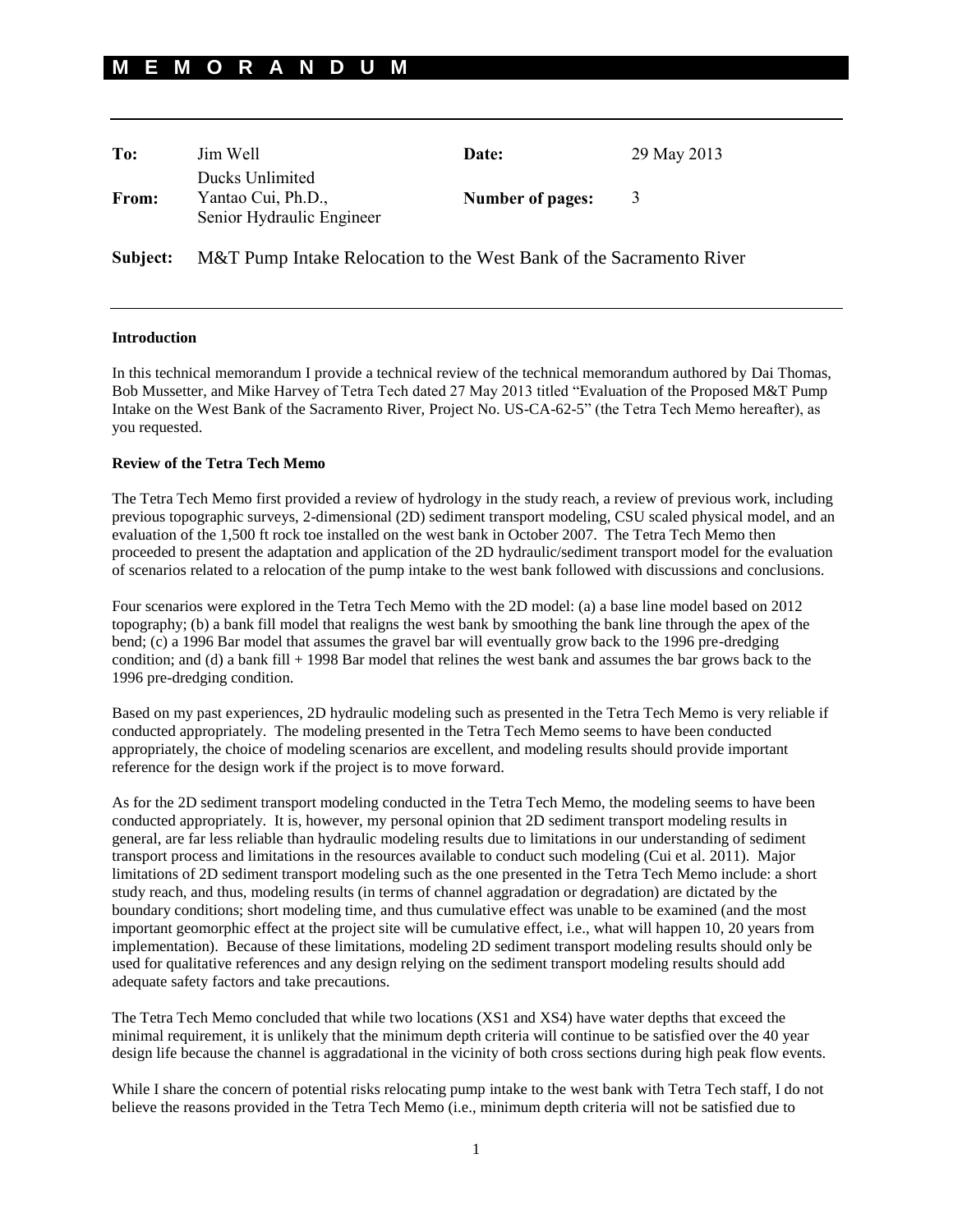channel aggradation during high flow events) is convincing enough. My interpretation of the survey data presented in Figures 6 and 7 of the Tetra Tech Memo, for example, is that the cross sections near the west bank has been fairly stable with some annual local variations and without a clear aggradational trend. Based on observations of the recent channel alignments, the current river alignment has a tendency to migrate west and stopped at the current location only by a combination of the dredging of the gravel bar and the installation of the rock toe ([Figure i](#page-2-0)). Assuming the rock toe is to stay in place, and the gravel bar is allowed to grow in the future in the absence of continued dredging, the flow should be pushed farther west, theoretically carving the channel bed near the west bank deeper than what is observed today. If vegetation, especially trees, grow on top of the rock toe and matures in time, it should also help to contain the flow within the main channel, and theoretically help maintain the water depth near the west bank.

My concerns with the risks associated with a relocation of the pump intake are as follows:

- **(a) The long-term stability of the rock toe:** the premises of relocating the pump intake is that the rock toe will continue to be stable and hold the river in the current location. A failure of the rock toe will likely result an accelerated westward river migration, leaving the relocated pump intake dysfunctional. The Tetra Tech Memo stated that "*Although the interim toe rock was not designed as a long-term structure, it has been subjected to greater than bankfull flows and it is apparent that it is performing well. It is therefore anticipated that with continual monitoring and maintenance, that the rock toe will continue to function well over the 40-year design life of the M&T pumps.*" This statement does provide some comfort, knowing that, with some maintenance, the rock toe is likely going to continue to function over the 40-year design life of the M&T pumps. It would be helpful if the Tetra Tech Memo can provide some discussion on the following two concerns:
	- (1) Once the gravel bar is growing back in the absence of dredging, the flow will be pushed more against the west bank, putting more pressure on the rock toe. An assurance that the rock toe will still perform well will be helpful.
	- (2) A rock toe can fail due to local excessive erosion, and I believe that is what the Tetra Tech assessment had focused on. There may also be concerns that an extremely high flow would cut a channel on the west side of the rock toe and completely abandon the rock tow, leaving it in the center of the river. A discussion of whether such an event is potentially possible will be helpful.
- **(b) The implication of continued channel migration:** Although the rock toe has fixed the river in the current location temporarily, the Sacramento River continues to migrate in the upstream and downstream reaches away from the rock toe. Comparison of the 2012 aerial photograph with the 1999 bank alignments obtained from 1999 aerial photograph ([Figure i](#page-2-0)), for example, indicates eastward migration in area labeled A, westward migration in area labeled B, and southward migration in area labeled D. The vicinity of the current and planned west bank intake locations (area labeled C), however, is relatively straight, largely due to the dredging of the gravel bar and the installation of the rock toe. As the channel migration upstream and downstream of the study reach accumulates over time, we are unsure what will be the local effects on water depth and what time will it take to have these known effects to take place. A discussion about such risks will be helpful.
- **(c)** Relocating the intake to the west bank requires an extension of the pipelines to cross the entire Sacramento River. A discussion of the feasibility and risks associated with such a river crossing will be helpful.

## **Reference**

Cui, Y., Dusterhoff, S.R., Wooster, J.K., and Downs, P.W. (2011) Practical considerations for modeling sediment transport dynamics in rivers. Stream Restoration in Dynamic Fluvial Systems: Scientific Approaches, Analyses, and Tools, Simon, A., Bennett, S.J., and Castro, J. eds., 503-527, American Geophysical Union, ISBN 978-0- 87590-483-2.